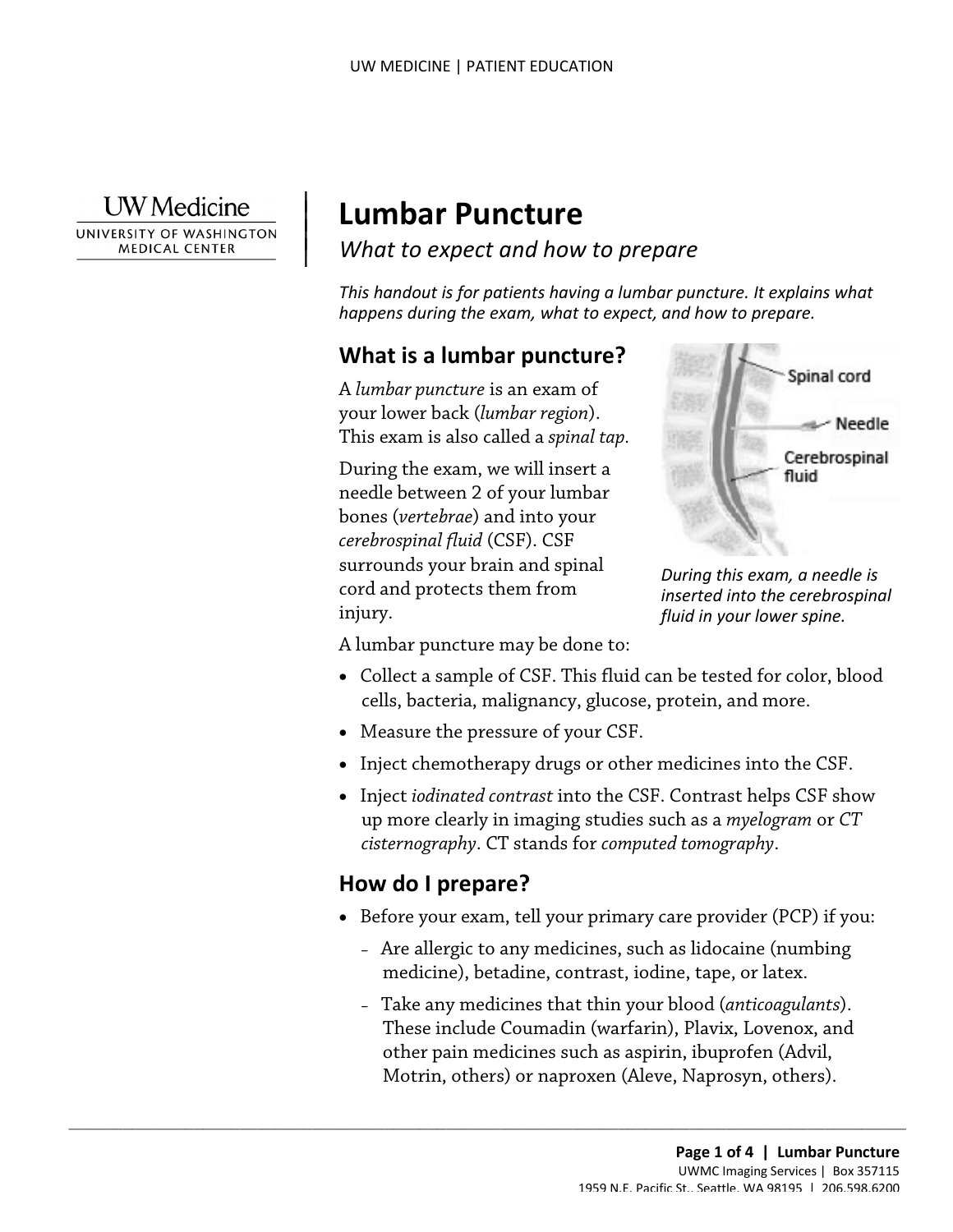- – Take muscle relaxants, medicines for nausea, or any psychiatric medicines. Talk with the provider who prescribed your medicine about not taking it for 48 hours before and 24 hours after your exam.
- *If you were assigned female at birth:* Tell your provider if you are pregnant, breastfeeding, or if there is any chance you could be pregnant.
- home or ride with you in a bus, Uber, or taxi. • After your lumbar puncture, you may have a headache. For your safety, we **strongly advise** that a responsible adult drive you

## **On the Day of Your Exam**

#### **At Home**

- At Home<br>
 Eat a light meal early in the day, at least 2 hours before your<br>
exam.<br>
 Wear comfortable clothing, with a top that fits loosely.<br>
 Starting 2 hours before your exam:<br>
 Do **not** eat anything. • Eat a light meal early in the day, at least 2 hours before your exam.
	- Wear comfortable clothing, with a top that fits loosely.
	- Starting 2 hours before your exam:
		- Do **not** eat anything.
		- – You may drink water up to your exam time. If you need to take medicines, take them with water.
	- Bring a list of your medicines when you come for your exam.
	- If you are having bloodwork done on the day of your exam, leave home early so you can have your blood drawn before your exam.

#### **At the Hospital**

• You may wear your own clothes for the exam.

 $\_$  ,  $\_$  ,  $\_$  ,  $\_$  ,  $\_$  ,  $\_$  ,  $\_$  ,  $\_$  ,  $\_$  ,  $\_$  ,  $\_$  ,  $\_$  ,  $\_$  ,  $\_$  ,  $\_$  ,  $\_$  ,  $\_$  ,  $\_$  ,  $\_$  ,  $\_$  ,  $\_$  ,  $\_$  ,  $\_$  ,  $\_$  ,  $\_$  ,  $\_$  ,  $\_$  ,  $\_$  ,  $\_$  ,  $\_$  ,  $\_$  ,  $\_$  ,  $\_$  ,  $\_$  ,  $\_$  ,  $\_$  ,  $\_$  ,

- • *If you were assigned female at birth:* Tell your technologist if there is any chance you could be pregnant.
- vertebrae so that the radiologist can easily insert the needle. You • We will ask you to lie face down on an X-ray table. We will place a pillow under your belly. This helps widen the space between your will need to stay in this position for about 45 minutes.
- • The radiologist will clean your back with betadine and then cover it with a *sterile* (germ-free) sheet.
- We will inject a local *anesthetic* (numbing medicine) into your lower back.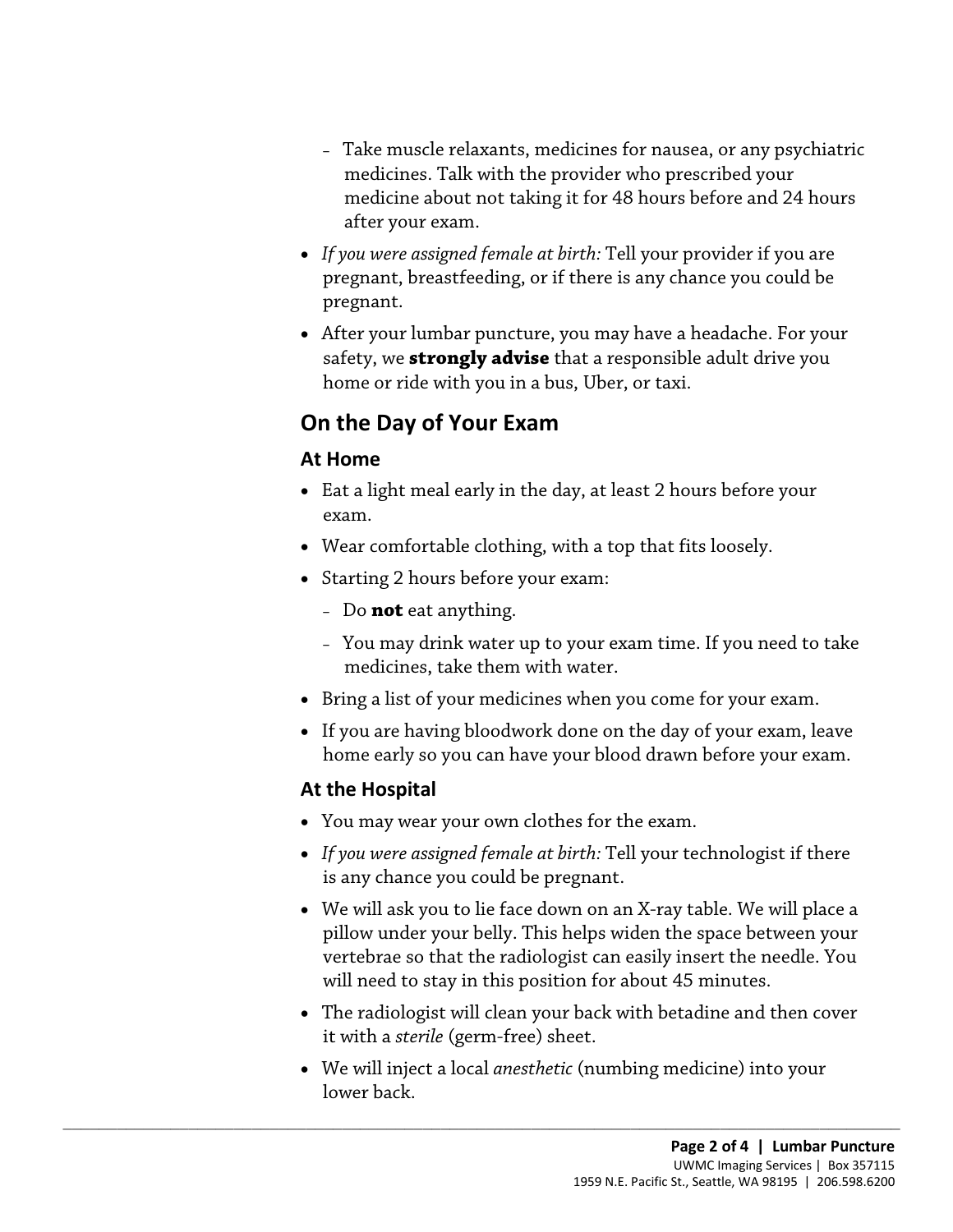- When the area is numb, the radiologist will slowly insert a thin, hollow needle between 2 vertebrae, through the spinal membrane (*dura*), and into the CSF in your spinal canal. A type of X-ray called *fluoroscopy* is used to help guide the needle to the correct place.
- • When the needle is in place, we may tilt the table. This helps the belt to keep you from moving when it tilts. CSF flow to the right areas. The table has a foot board and a seat
- The next steps depend on the purpose of your lumbar puncture:
	- **If CSF is being collected:** A small amount of fluid is taken and placed in small vials. This is usually 4 small samples.
	- **If CSF pressure is being measured:** A small amount of fluid is collected in special tubing.
	- **If chemotherapy or another drug is being injected:** The injection will occur at this time.
- If CSF pressure is being measured: A small amount of fluories is collected in special tubing.<br>
 If chemotherapy or another drug is being injected: The injection will occur at this time.<br>
 We will then remove the needle • We will then remove the needle, wipe your back clean, and cover the puncture site with a bandage.
	- The procedure usually lasts about 45 minutes.

# **What will I feel during the exam?**

- You will feel a brief sting when the local [anesthetic](javascript:glossAry() is injected.
- You will feel light pressure in your back as the spinal needle is inserted.
- You may feel tingling from time to time as the needle is placed.
- If a drug or chemotherapy is injected, you may feel some pressure.

## **What can I expect after the exam?**

- Uber, or taxi. • For your safety, we **strongly advise** that a responsible adult take you home. This person may drive you or ride with you on a bus,
- Closely follow the self-care instructions the radiologist gave you.
- For **8 hours** after you get home:

 $\_$  ,  $\_$  ,  $\_$  ,  $\_$  ,  $\_$  ,  $\_$  ,  $\_$  ,  $\_$  ,  $\_$  ,  $\_$  ,  $\_$  ,  $\_$  ,  $\_$  ,  $\_$  ,  $\_$  ,  $\_$  ,  $\_$  ,  $\_$  ,  $\_$  ,  $\_$  ,  $\_$  ,  $\_$  ,  $\_$  ,  $\_$  ,  $\_$  ,  $\_$  ,  $\_$  ,  $\_$  ,  $\_$  ,  $\_$  ,  $\_$  ,  $\_$  ,  $\_$  ,  $\_$  ,  $\_$  ,  $\_$  ,  $\_$  ,

- Rest quietly.
- Do **not** bend over.